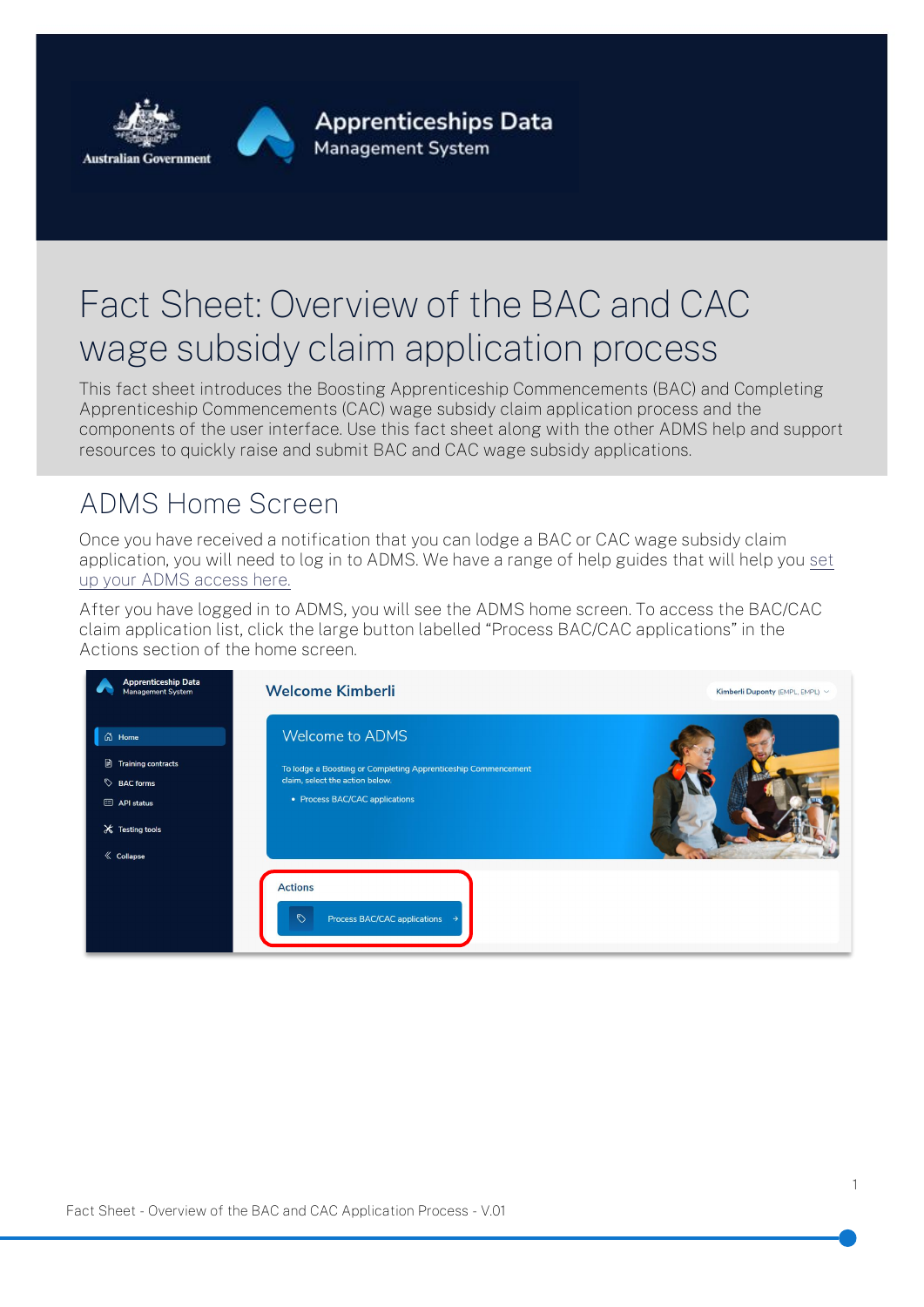## BAC/CAC claim application list

The BAC/CAC claim application list displays all available claims for your business.



#### This page has three main components:

| <b>Number</b> | <b>Name</b> | Description                                                                                                                                                                                                                                                      |
|---------------|-------------|------------------------------------------------------------------------------------------------------------------------------------------------------------------------------------------------------------------------------------------------------------------|
|               | Search Bar  | The search bar allows you to search for a specific wage subsidy<br>claim application using the Application ID or Apprentice Name.                                                                                                                                |
| 2             | Filter      | The Filter allows you to limit the claim applications that appear<br>in the list below based on the status of the claim. For example,<br>you can filter the list so that only claims in 'Draft' are displayed.                                                   |
| 3             | Claim List  | The claim list shows all BAC and CAC claims available to you to<br>process, and all claims previously submitted. To help you find<br>claims quickly and easily, you can sort the claim list in ascending<br>or descending order by any of the columns displayed: |
|               |             | Apprentice name<br>Claim type (BAC or CAC)<br>Claim period<br>Claim Application ID<br>Submitted date<br>Status                                                                                                                                                   |
|               |             | To sort, just click the up and down arrows next to the column<br>heading. To reverse the sort order, click them again.                                                                                                                                           |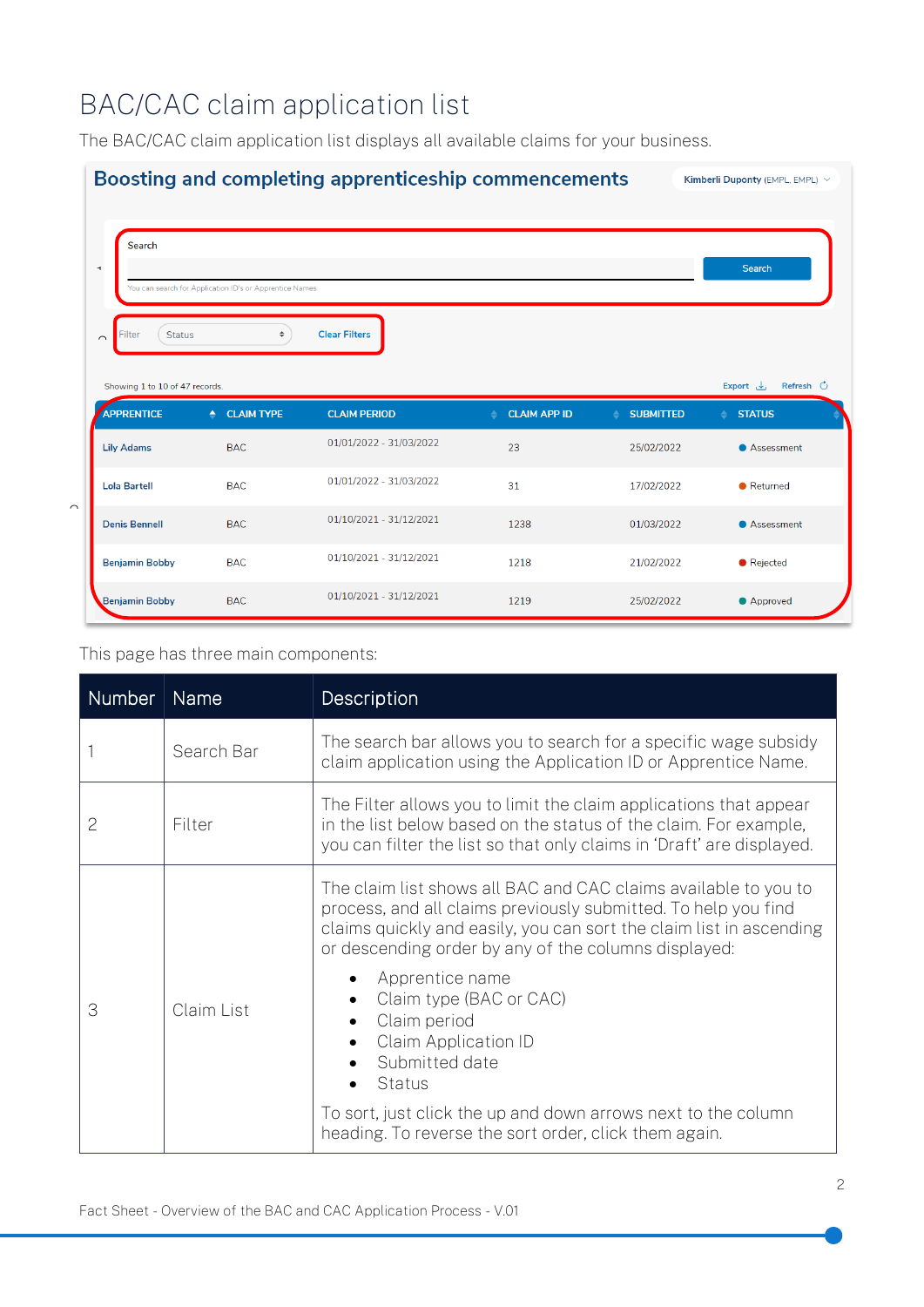### BAC/CAC claim application user interface

Clicking on an entry in the claim list will open the claim application user interface. This screen will allow you to add information to support your claim and submit it for processing. As an employer, you can edit the claim when the status column displays "Ready", "Draft", or "Returned". You can view, but not edit the claim when the status column displays "Submitted", "Assessment "Approved", or "Rejected".

A guide to all the fields in the claim application, and how to use them [is available here.](http://www.australianapprenticeships.gov.au/adms)

The claim application user interface contains the following sections:

#### Apprentice details

The Apprentice details section displays the apprentice's name and key information about the qualification they are working towards. This section cannot be edited.

| <b>Apprentice details</b>               |  |
|-----------------------------------------|--|
| Name                                    |  |
| <b>Nicholas Martin</b>                  |  |
|                                         |  |
| Qualification                           |  |
| Qualification (Code, AQF Level & Title) |  |
| <b>MOBILE PLANT TECHNOLOGY</b>          |  |
| Commencement date                       |  |
| 01 Dec 2020                             |  |
| <b>Expected completion date</b>         |  |
| 01 Dec 2024                             |  |
|                                         |  |

#### Employer details

The Employer details section displays key information about the business and allows you to select which bank account you would like your wage subsidy to be paid into. If your preferred bank account does not appear, contact your network provider. Only the bank account can be edited in this section.

| <b>Employer details</b><br>Is the employer a Group Training Organisation?<br>Yes                               |        |
|----------------------------------------------------------------------------------------------------------------|--------|
| <b>Business name</b>                                                                                           |        |
| <b>ABN</b><br>66 068 259 647                                                                                   |        |
| Workplace address on the claim end date<br>Line 1<br>Line 2<br>Line 3<br><b>Some Suburb</b><br><b>VIC 1234</b> |        |
| Employer contact name<br><b>Test Name</b>                                                                      |        |
| Employer email address<br>test@test.com.au                                                                     |        |
| Employer contact number<br>+61 02 6041 0607                                                                    |        |
| <b>Bank account</b>                                                                                            | Change |
| <b>National Australia Bank</b><br><b>Tycoon Developments</b><br>BSB: 084-705 ACC: *****7308                    |        |
|                                                                                                                |        |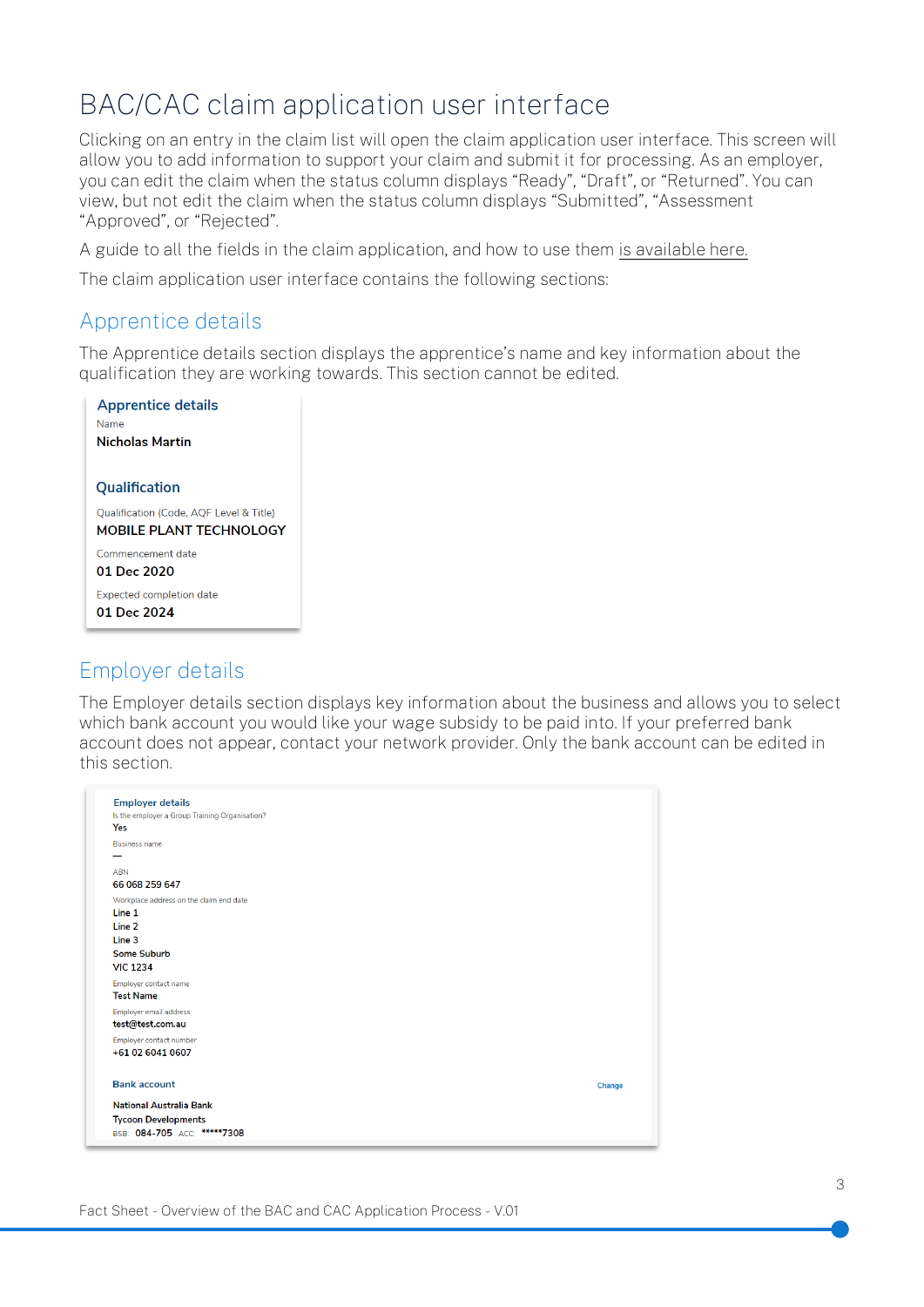#### Claim details

The claim details section is where you enter key information about the claim, including any other Australian government wage subsidies you receive in relation to the apprentice, and upload the training plan if you have not previously.

| Ŧ              | <b>Note</b>                                      |                                                                                                                                                                                 |                         |                                                                                                                                                     |   |                            |   |
|----------------|--------------------------------------------------|---------------------------------------------------------------------------------------------------------------------------------------------------------------------------------|-------------------------|-----------------------------------------------------------------------------------------------------------------------------------------------------|---|----------------------------|---|
|                |                                                  | You are able to lodge one claim per apprentice or trainee for the claim period. Claims can only be lodged after the claim period has ended.                                     |                         |                                                                                                                                                     |   |                            |   |
| 01 Dec 2020    | Date the apprenticeship or traineeship commenced |                                                                                                                                                                                 |                         |                                                                                                                                                     |   |                            |   |
|                |                                                  | During the Claim Period was the apprenticeship or traineeship cancelled, withdrawn or completed? (required)                                                                     |                         |                                                                                                                                                     |   |                            |   |
| $\bigcirc$ Yes | $O$ No                                           |                                                                                                                                                                                 |                         |                                                                                                                                                     |   |                            |   |
| <b>O</b> Yes   | $\bigcirc$ No                                    | Jobactive Wage Subsidies for the apprentice or trainee during this claim period? (required)<br>More info $(i)$                                                                  |                         | Have you received, or are you in receipt of, JobMaker Hiring Credit, Boosting cash flow for employers, Australian Apprentice Wage Subsidy (AAWS) OR |   |                            |   |
|                | Wage subsidy you are receiving (required)        |                                                                                                                                                                                 |                         | Start date (required)                                                                                                                               |   | <b>End date</b> (required) |   |
|                |                                                  |                                                                                                                                                                                 | $\div$                  | dd/mm/yyyy                                                                                                                                          | □ | dd/mm/yyyy                 | 而 |
|                |                                                  |                                                                                                                                                                                 |                         |                                                                                                                                                     |   |                            |   |
|                |                                                  |                                                                                                                                                                                 | Add another<br>$^{(+)}$ |                                                                                                                                                     |   |                            |   |
|                |                                                  |                                                                                                                                                                                 |                         |                                                                                                                                                     |   |                            |   |
| O Yes          | $\bigcirc$ No                                    | Have you previously submitted evidence that training has commenced? (Note: this information is usually provided as part of a commencement claim.) (required)<br>More info $(i)$ |                         |                                                                                                                                                     |   |                            |   |

#### Wage evidence

The wage evidence section is where you upload evidence of wages paid to the apprentice during the claim period. Wage evidence is typically pay slips or exports from your account software. ADMS is linked to the Australian Tax Office, which helps us to ensure correct payment amounts are paid for wage subsidy claims.

If wage evidence for the claim period overlaps at the start or end of another claim period you should still upload it, and report the total amount for the wage evidence, not just the amount paid during the claim period. ADMS will do those calculations for you.